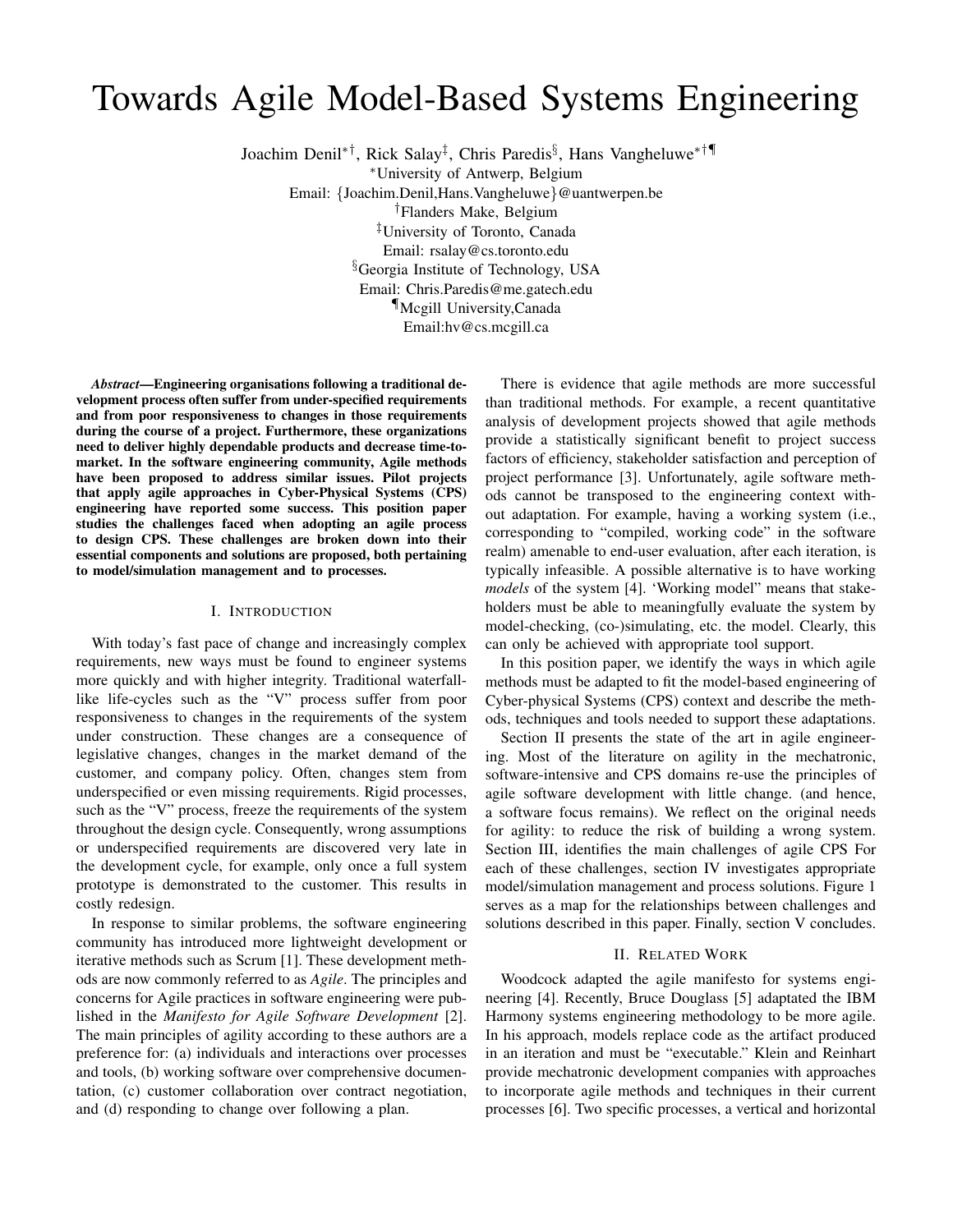

Fig. 1. Overview of challenges and possible solutions

process, combine techniques from agile with the traditional gated processes in mechatronic engineering.

III. CHALLENGES OF AGILE CPS DESIGN

In 2014, Tetra-pack undertook a pilot project to test the use of agile methods in engineering [7]. They combined a Scrumlike process during the development phase with a traditional V waterfall process for full system verification before releasing to the customer. A key motivation for trying out an agile method was to avoid losing customers due to delays and be able to respond more quickly to new trends. Overall, they observed better employee motivation and better work efficiency in the project.

[8] summarizes several studies on the use of agile methods in aircraft systems integration at Johns Hopkins. The Cube-Sat multi-mission bus demonstrator is engineered using five engineering teams. They experienced that co-located teams reduced communication complexity. Incremental test methods allowed them to find problems early. [9] reports on three case studies where agility is introduced in a non-software environment at three different companies: Marel GRB, Saab, and Andritz Hydro. The experience shows that it is possible to use agile principles for electro-mechanical systems design.

These approaches adapt agile processes without any extra methods, techniques and tool support. In this paper we identify several enabling techniques to help engineers being more agile in the design of CPS.

In the following, we identify a number of challenges in the design of Cyber-Physical Systems. CPS are characterised by a tight integration and coordination between physical, computational and network components [10]. CPS can be seen as the natural evolution of software intensive and mechatronic systems to a higher complexity. Application domains include medical devices, advanced automotive systems, aeronautics, etc.

*a) High Risk in Engineering: :* Engineers want to reduce the *risk of failure* in both the product or the project [11]. A product fails because of problems such as reliability issues or working with *wrong, incomplete, or changing requirements*. The risk of changes in the requirements needs to be managed and is the main driver to include agile principles into a design process.

*b) Dependability Challenges:* CPS must be *dependable*. Dependability is a measure of the availability, reliability, durability, safety and security of a system. Dedicated standards address dependability in different domains. A well known example is the ISO26262 standard addressing the functional safety of an automotive system. Functional safety standards impose a *rigorous process* with different phases on the product developers.

*c) Sub-optimal Time To Market:* Time to market (TTM) is closely related to value creation as profit earned by a product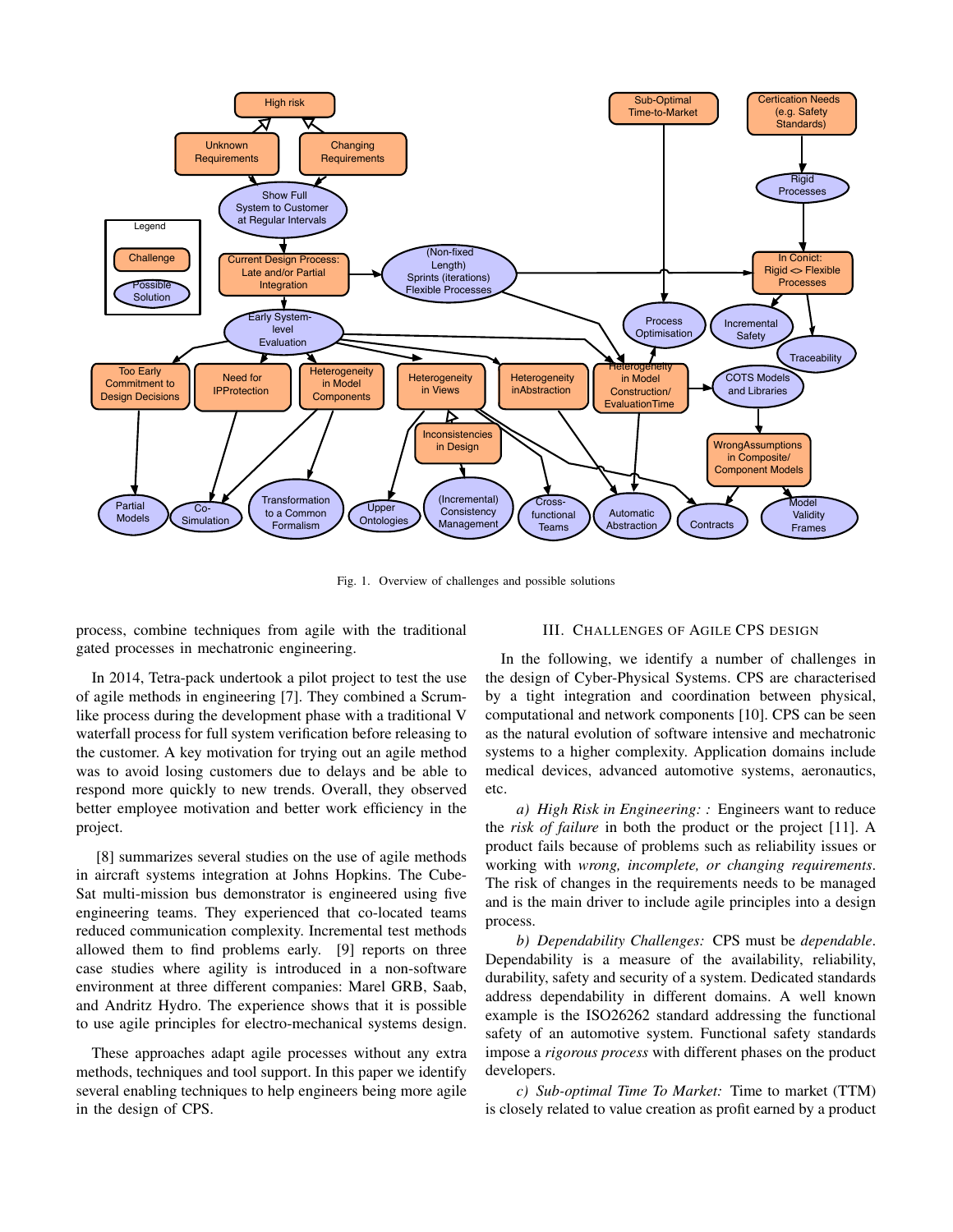not only depends on engineering time and production cost but also on its launch date [12]. Most engineers do not take this into account when designing a system. It should be possible to optimize a design process to take the full product value, including TTM, into account.

*d) Heterogeneity Challenges:* Several heterogeneity challenges can be identified: (a) Due to the tight integration between different physical, computation and communication components, the design of CPS is heterogeneous as well. The engineers, as experts in their own domain, work in domainspecific "silos", and may have a *different vocabulary*. It is important that these different domain experts can communicate and understand the cross-functional design issues, and understand the interest of the other stakeholders in the system under design [13]. (b) The complexity of CPS also leads to the use of *multiple views* on the system under design. Multiple views address different concerns such as safety, energy consumption, desired function, etc. This results in sometimes unknown relations and dependencies between the different views [14]. (c) The problem is further exacerbated by the use of *different modelling formalisms*. Each engineer uses a dedicated set of most appropriate design languages, e.g. Simulink diagrams for control engineering, 3D CAD models for geometric engineering, etc. The dependencies between the different silos and views are rooted in dependencies and overlaps in the semantic domain of the models [15], [16]. (d) Another dimension of the heterogeneity is a consequence of the difference in *time to create or evaluate a model*. 3D models are much more labour-intensive to create compared to a 1D model of the physics. Furthermore, computational fluid dynamics simulations are much more computationally demanding compared to the simulation of a causal plant model in Simulink. (e) Finally, there can also be heterogeneity in the *levels of abstraction* between the different artifacts. When building a system, certain parts of the system may require more detailed models than others, to attain a desired level of fidelity. In case components are sourced from external suppliers, the level of model detail may be imposed extrinsically.

*e) Intellectual Property:* Internal and external suppliers have a vested interest in the knowledge they build up through defining models of their components. Therefore it is important that methods, techniques and tools are able to protect this intellectual property of the different stakeholders. Such protection may impede certain kinds of full system evaluation however.

# IV. POSSIBLE SOLUTIONS

In this section we look at the possible scientific solutions for the presented challenges. Figure 1 serves as a map for the relationships between the challenges and solutions.

*a) Show Working System to Customer at Regular Intervals - Early System-Level Evaluation:* To reduce the risk of building a system with wrong assumptions or having to start over when the requirements change during the design process, the agile software community introduced the principle of *continuous delivery*. Working software is frequently produced and evaluated by the customer. This allows the customer to identify wrong or unknown requirements early in the design process. This is in contrast with the current design processes in the CPS domain. Mostly, engineers use rigid processes that only integrate the system very late in the design cycle. System engineers introduce some process steps to partially mend this issue. An example of this are the construction of (physical) system prototypes. However, building such a prototype is a costly and time-consuming activity. Furthermore, even when standardised physical test benches are available, system evaluation can be extremely expensive and time-consuming while not providing the needed insights into the unknown requirements and wrong assumptions [17]. A translations of this principle for systems engineering is early full system-level analysis. The analysis serves the same need as the "working software" but can be completely virtual using an evaluatable model. Because the evaluation occurs at system-level, the system level properties are being analysed. 'Evaluatable model" means that stakeholders must be able to meaningfully evaluate the system by model-checking, (co- )simulating, etc. the model [4]. Appropriate tool support is required to achieve this.

A particular challenge is dealing with the different types of heterogeneity during the design of CPS. Below we describe multiple of such possible solutions that deal with system-level evaluation and heterogeneity.

*b) (Non-)fixed-length Sprints:* Having "Evaluatable models" early on in the process is only one part of the agile solution. The other part is having these evaluations at regular intervals in the design process of the CPS. Agile software engineering introduces the concept of a fixed length "sprint". Within a sprint, a system fully realizing a set of selected requirements is constructed that can be evaluated by the different stake-holders.

Requirements are chosen for inclusion in a sprint, based on risk analysis. High-risk (critical to system operation, high uncertainty, low confidence, . . . ) requirements are best included as early as possible. Hidden and unknown dependencies may occur between different requirements. It is important that engineers have the methods, techniques and tools at their disposal to chart these dependencies and the associated risks. Two derived challenges arise. (a) Iteratively creating the system, without an up-front choice of requirements to include in each sprint, conflicts with the rigorous processes that safety and other dependability standards prescribe. A possible solution is to adhere to the safety process in the final sprint, linking all information using traceability, or, incrementally building the safety case(see later). (b) The time-heterogeneity in creating and evaluating parts of the system has to be taken into account during requirement selection and risk analysis. Process optimisation might provide guidance (see later).

*c) Co-Simulation:* CPS are designed using a multitude of languages and tools. The agile approach requires that these heterogeneous models are meaningfully combined for full-system evaluation at the end of every sprint. Cosimulation [18] is a technique that allows coupling of blackbox simulation units that do not expose all information in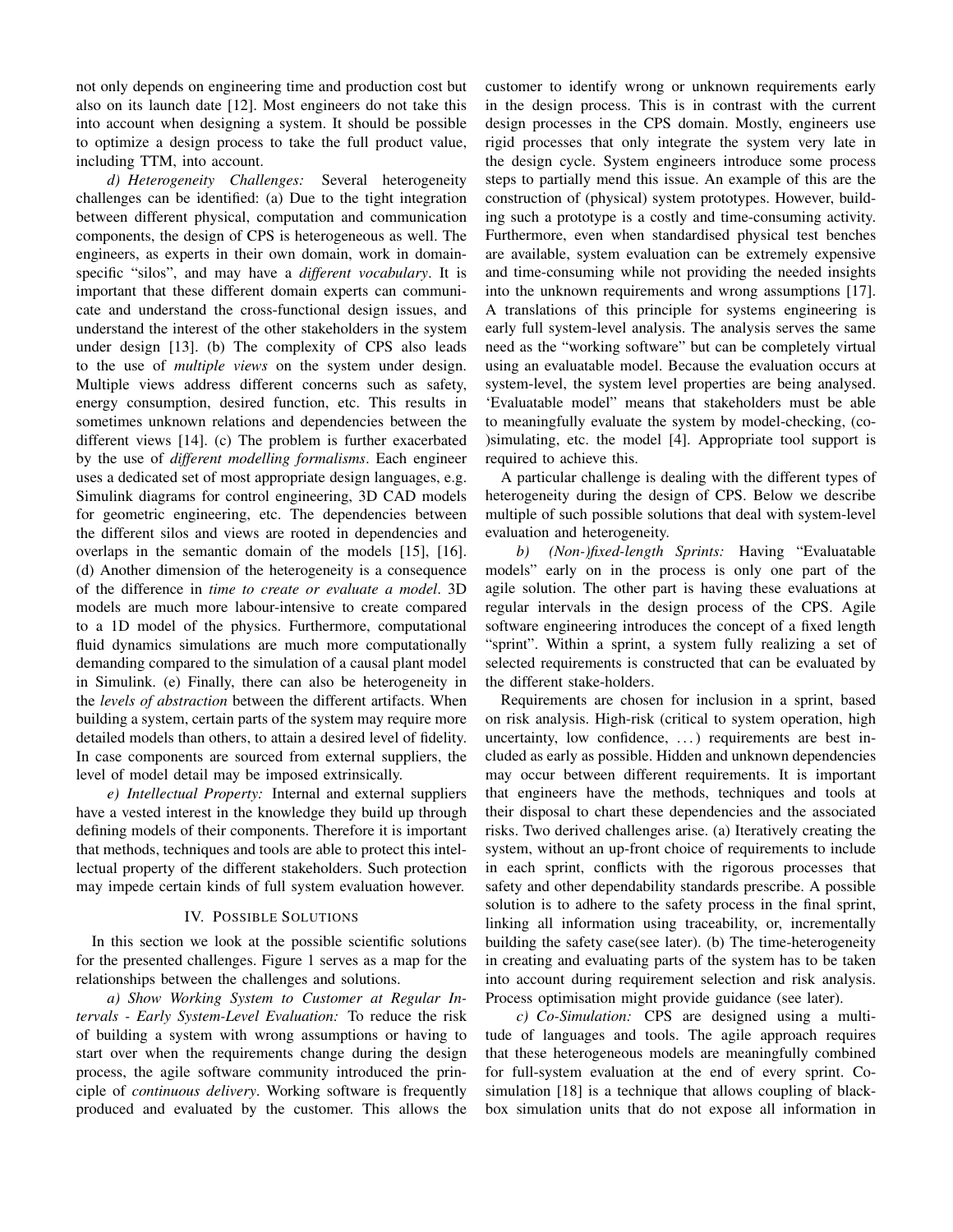the models. This protects intellectual property of internal and external component suppliers. Co-simulation is an IP protecting technique that allows coupling of black-box simulation units. E.g. the Functional Mock-up Interface (FMI) is a standard for coupling continuous-time simulation components. However, FMI does not specify how to simulate the different mock-up units together. A so-called master algorithm needs to be used. A master algorithm reasons about the coordination/communication between the different FMUs and how to solve emerging global model artefacts such as algebraic loops. Generic co-simulation algorithms exist [19] as well as techniques to generate an optimised orchestration [20]. Coupling discrete-event models to continuous-time models is still needed for FMI. Different solutions have been proposed [21], [22]. An overview of different methods and techniques for co-simulation can be found in [18].

There are a number of challenges for co-simulation, e.g. for proving the correctness of a co-simulation scenario or combining units with different levels of detail. A scenario can be correct in the computer science sense, the correct data types are coupled, etc. In the mathematical and numerical sense, correct numerical integration steps are selected. And finally, adhering to the laws of physics, e.g. energy and momentum are conserved. An example is the formal verification approach in [23]. A major challenge is dealing with multiabstraction/purpose/precision components: how can we take advantage of an FMU that contains different abstraction levels in the black-box.

*d) Transform to a Common Formalism:* Another technique to couple heterogeneous models, is to transform all components to a common formalism [24] which support model evaluation. To bridge to cognitive gap between the original design model and the automatically generated model in the common formalism, back-annotation is required. Vangheluwe identified DEVS as a common denominator for hybrid modelling [25]. Another approach is to create a combination of multiple formalisms. This implies, as with co-simulation, that the coordination between the different formalisms is specified. Fragment-based composition of different languages at both the syntactic and semantic level remains a challenge.

*e) Partial Modelling:* In the agile model based systems engineering approach, we advocate early and regular fullsystem evaluation. However, to allow for simulation and analysis of early models, one may need to fix certain design choices while the most valuable action would be to defer this choice. A possible solution is to explicitly model the deferment or partiality of the design choice. This requires reasoning, not about a single design, but about a set of designs. This is called *Partial Modeling* [26] or *Models with Holes*. In [27], the authors formalise partial models that support four different annotations:(a) May partiality: the element may exist, (b) Abs partiality: we do not know whether it is a set of elements, (c) Var partiality: whether the element should be merged with another element and (d) OW partiality referring to the (in-)completeness of the model. Different operations needed for design have been "lifted" to partial models, such as verification [26] and model transformation [28].The above techniques can be transposed to the architectural models used in current engineering approaches. Extending the partiality to other formalisms remains a challenge. E.g. in a model of the physics, a component parameter may be replaced by a distribution, resulting in a stochastic differential equation. All operations, such as simulation and transformation should be applied to a collection of models rather than to a single model. This can drastically affect performance. Furthermore, the trade-off between partial models and the implied computational overhead should be supported by guidelines.

*f) Upper Ontologies:* In a multi-view, multi-disciplinary context, it is crucial that engineers are aware of when they reason about identical concepts, even when they use their own, domain-specific terminology and formalisms, (Upper) ontologies allow for the high-level classification of real-world entities as well as of relations between these entities. New knowledge can be inferred by reasoning over these ontologies.

*g) Incremental Consistency Management:* Because of multi-view modelling approaches in the design of CPS, both syntactic and semantic overlaps occur. After each sprint, it is important to end up with a consistent system model. Therefore, dedicated consistency management approaches are needed. This can be supported by having a dedicated role in the team to manage inconsistencies. Model inconsistency is a well known problem in model-oriented approaches. Many solutions act on the syntactic level, e.g. [29] On the semantic level, Qamar creates a dependency modelling language to map the semantic dependencies between different artifacts in a project [30]. Herzig et al. create a Baysian inference mechanism to identify possible semantic overlaps in models [31]. Vanherpen et al. reason with upper ontologies to map the different semantic overlaps in a project [16]. In an agile context, lightweight solutions to consistency management are needed. The above methods can be incremental and combined with learning approaches and ontology-based reasoning.

*h) Cross-functional Teams:* Traditional engineering processes put individual engineering disciplines in distinct silos with communication structured along well-defined hand-offs. This discourages and interferes with interactions across disciples that could help detect and resolve conflicts early. An agile approach uses cross-functional teams to leverage the different skill sets and perspectives effectively during development. This works well in software development, as the different skills are closely aligned. Code is after all the common semantic domain. The challenge to adopting this approach in engineering is that the languages, tools and cultures of the different disciplines are quite distinct making collaboration difficult, even if the participants are all in the same room. Some form of mediation is required.

*i) Automatic Abstraction:* When combining component models to arrive at an evaluatable full-system model, there are likely to be mismatches in the abstraction levels of the different components. When evaluating such heterogeneous systems, automatic abstraction techniques can help in creating a finite model that can be checked using formal verification techniques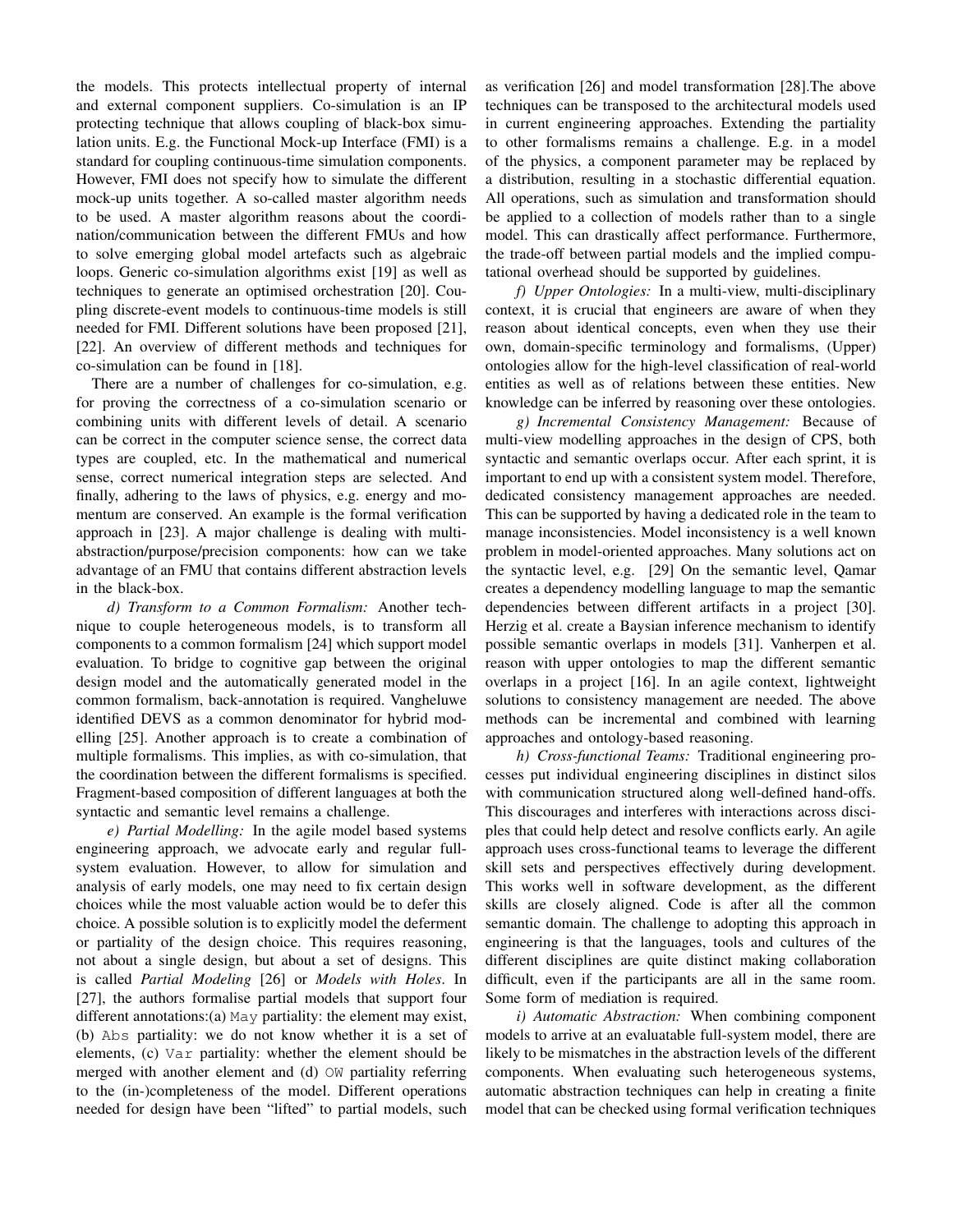such as [32]. Commonly, some of the component models require costly computation as they can be used for evaluating many different properties. In certain cases, for example during design-space exploration, one is only interested in a subset of these properties. Model abstraction, surrogate modelling, or meta-modelling (not to be confused with the language engineering term) are techniques to derive a simplified model from a more complex model while trying to maintain fidelity with respect to a subset of the properties.

*j) Validity Frames:* To rapidly create virtual prototypes of a system, designers often use components from model libraries or of-the-shelf models that are provided by the supplier of the component. This virtual systems composition mimics its physical-world assembly counter-part. The topic of physical component reuse for system design is well known in engineering. Component catalogues shows all the properties and usage constraints of each component, enabling the engineer to make an informed decision. Reuse of models is treacherous however. During the act of modelling, the modeller makes a conscious choice about which properties are taken into account and which properties or phenomena are neglected. This depends on the modellers intent and what is of interest at that point in the design process. Reuse of a model thus not only depends on the model itself but also on the specific intents that the modeller had during the design process. Zeigler identified this problem in [33]. He introduced the *Experimental Frame* to model the context in which a model can be observed and experimented with. The experimental frame in Zeigler's book is further defined using three main components. (a) The generator describes the allowable inputs to the model, (b) The transducer to processes the output coming from the generator and the model, e.g. integrates the output or takes the mean. (c) The acceptor accepts or rejects the model. Note that a model can have multiple experimental frames and a frame can be valid for multiple models. Several authors have discussed the experimental frame and its relation to the M&S process, e.g. [34]. The concept of the experimental frame is however hard to implement, use as a contract for model selection, validate or calibrate models. In [35], the authors extended the experimental frames to the more general concept of purpose-drive frames where the validity and calibration frame are just two frames that specify the information needed for meaningful reuse of models and reproducibility of calibration and validation. Reasoning with these frames is still an open area of research. Furthermore, reusable models libraries have to be constructed taking these frames into account.

*k) Contracts:* To allow for concurrent design (co-design) of different parts of a system, interfaces and overlaps in the semantic domain such as resource consumption, need to be negotiated. Contract-based approaches in the context of CPS allow a formalisation of such co-design using assume and guarantee contracts. Under the assumed conditions, the component promises to fulfill the guaranteed properties. Benveniste et al. describe the mathematical foundations of refinement, composition and conjunction operators on contracts [36]. Vanherpen et al. extend the contract approach with upper ontologies (see earlier) to meaningfully reason about the content of contracts between different domains [37]. Examples of contracts between control engineers and deployment engineers can be found in [38]. Contracts are desirable as they simplify integration and verification. They might however introduce too much rigidity in the development process as they need to be formalised and negotiated. A challenge is thus to employ contracts without compromising agility.

*l) Process Optimisation:* To allow for shorter time-tomarket, processes should be optimised, for example performing independent tasks concurrently. This optimisation should take (in)consistency and the trade-off between value and optimised product into account. Queueing Network process performance can help to create optimal processes, by means of process simulation, similar to [39]. The calibration of these models requires historical data.

*m) Incremental Safety:* A way to allow for a more agile process with safety support is the incremental creation of the safety goals and corresponding cases. Incrementally creating this should deliver evidence after each sprint that the new safety goals are verified, Furthermore, it should also provide evidence that the safety cases corresponding to previously selected safety goals are still valid. Kokaly et al. provide a model management approach to allow for such reuse of assurance cases when a system evolves [40].

*n) Traceability:* Traceability keeps track of relationships between all the different artifacts, including requirements, design, tests, etc. during system development. Traceability is needed to create the assurance cases needed for safety and other dependability standards. It also gives the end-user feedback within the view/formalism he/she is familiar with. Trace management becomes increasingly important as the system design becomes more and more iterative with models at different levels of abstraction. Techniques such as impact analysis depend on the availability of traces.

### V. CONCLUSIONS

In this position paper we analysed some of the different challenges related to reducing the risk of failure in the design process of Cyber-Physical Systems: changing and unknown requirements, dependability of the system, sub-optimal timeto-market, heterogeneity and intellectual property. Drawing inspiration from successful Agile approaches in software engineering, we proposed a scala of scientific solutions and, in turn, their related challenges.

## **REFERENCES**

- [1] Pete Deemer, Gabrielle Benefield, Craig Larman, and Bas Vodde. The scrum primer v.1.2. *Available at: http://goodagile.com/scrumprimer/scrumprimer.pdf [Accessed May 2017]*, 2010.
- [2] Kent Beck, Mike Beedle, Arie Van Bennekum, Alistair Cockburn, Ward Cunningham, Martin Fowler, James Grenning, Jim Highsmith, Andrew Hunt, Ron Jeffries, et al. The agile manifesto. 2001.
- [3] Pedro Serrador and Jeffrey K Pinto. Does agile work? a quantitative analysis of agile project success. *International Journal of Project Management*, 33(5):1040–1051, 2015.
- [4] Hzael Woodcock. The agile manifesto reworked for systems engineering. Technical report, IBM, 2013.